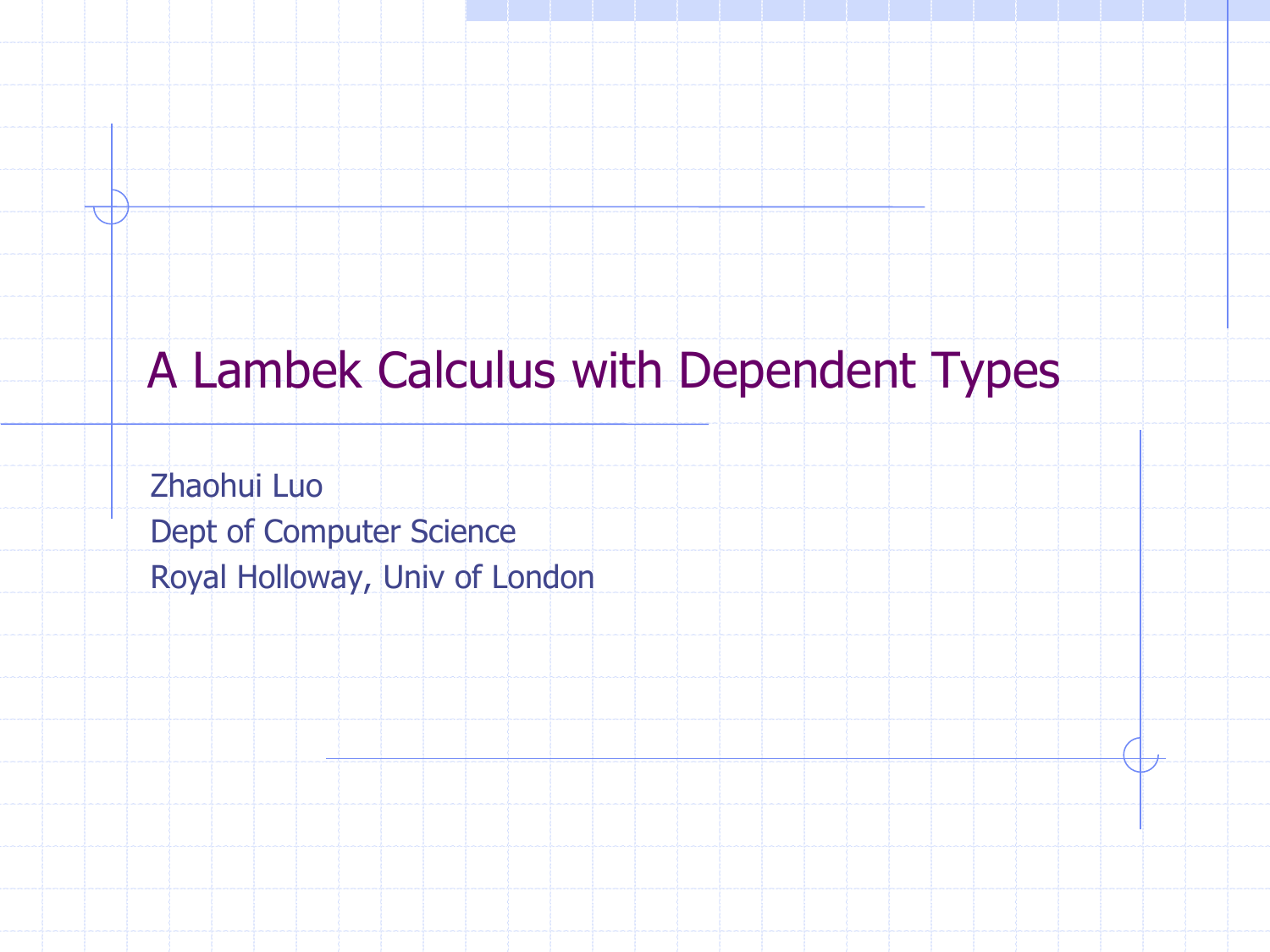## This talk

## **❖ Background and motivation**  Categorial grammars and Montague semantics NL semantics in Modern TTs – syntactic counterpart? **❖ Lambek dependent types**  Dependent types in resource sensitive TTs – previous work Dependent types in Lambek calculi **❖ Future work**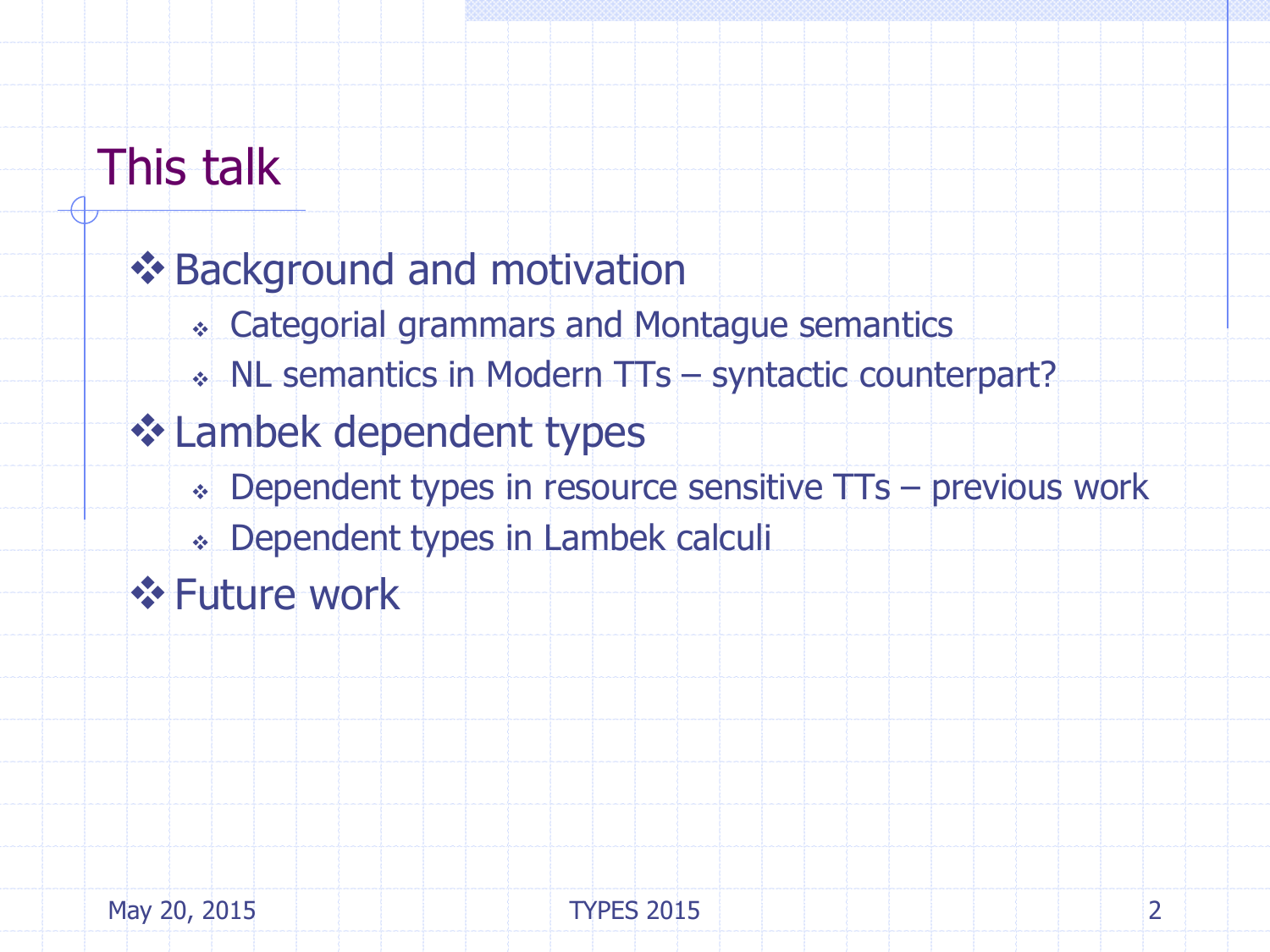### Categorial Grammars and Montague Semantics

### ❖ Montague semantics (MG in early 70's)

- MG is based on the simple TT (Church 1940)
- Dominating semantic framework in the last four decades
- Categorial grammars
	- Early work (Ajdukiewicz 1935, Bar-Hillel 1953)
	- CG as logic (Lambek 1958)
	- $\cdot$  "Lambek = linear exchange"
		- $\cdot$  "linear = intuitionistic (weakening + contraction)"

Close correspondence between syntax and semantics

- Lambek CG ------ Montague semantics
- Implementations (eg, the Grail system by Moot)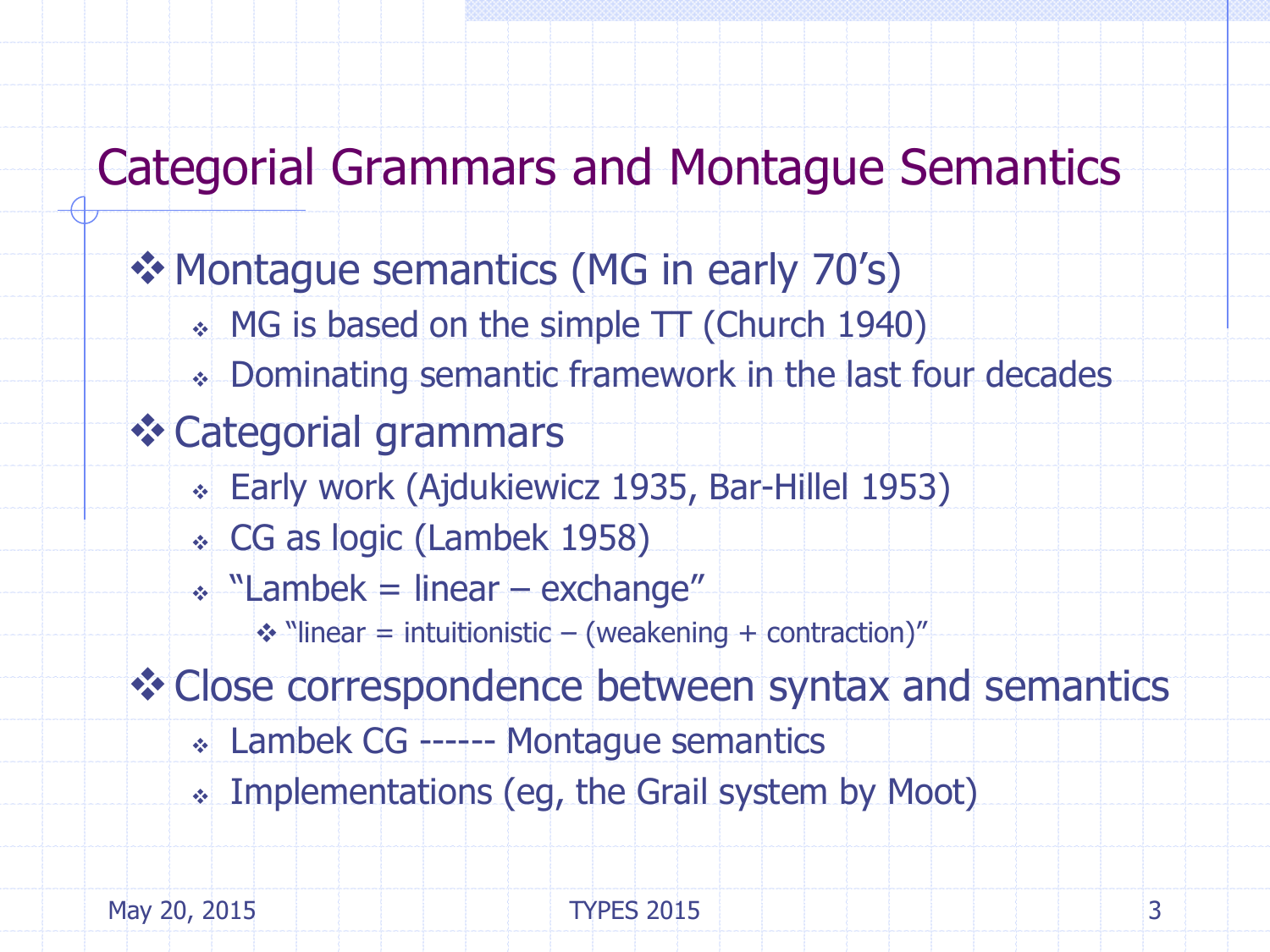### The Lambek calculus

**Externe Figure 25 Presented as an ND type system**  c.f. (Polakow-Pfenning 1999)  $\triangleleft$  Rules for / and \ (forget  $\Gamma$  for the moment)

(/-I)  $\frac{\Gamma; (\Delta, x:A) \vdash b : B \Gamma; * \vdash B/A \text{ type}}{\Gamma; \Delta \vdash / x:A.b : B/A}$  $(\mathcal{F})$   $\frac{\Gamma; * \vdash A \text{ type } \Gamma; * \vdash B \text{ type}}{\Gamma; * \vdash B / A \text{ true}}$ (/-C)  $\frac{\Gamma; (\Delta_1, x:A) \vdash b : B \Gamma; \Delta_2 \vdash a : A}{\Gamma; (\Delta_1, \Delta_2) \vdash (x:A.b) \ a = [a/x]b : B}$  $(-E)$   $\frac{\Gamma; \Delta_1 \vdash f : B/A \quad \Gamma; \Delta_2 \vdash a : A}{\Gamma; (\Delta_1, \Delta_2) \vdash f \quad a : B}$ (\-I)  $\frac{\Gamma; (x:A,\Delta) \vdash b : B \quad \Gamma; * \vdash A \setminus B \text{ type}}{\Gamma; \Delta \vdash \setminus x:A.b : A \setminus B}$  $\Gamma(\rightarrow F)$   $\frac{\Gamma; * \vdash A \text{ type } \Gamma; * \vdash B \text{ type } \Gamma; * \vdash B \text{ type } \Gamma; * \vdash A \setminus B \text{ true}}{\Gamma; * \vdash A \setminus B \text{ true}}$  $(\neg E)$   $\frac{\Gamma; \Delta_1 \vdash f : A \setminus B \Gamma; \Delta_2 \vdash a : A}{\Gamma; (\Delta_2, \Delta_1) \vdash a \ f : B}$   $(\neg C)$   $\frac{\Gamma; (x:A, \Delta_1) \vdash b : B \Gamma; \Delta_2 \vdash a : A}{\Gamma; (\Delta_2, \Delta_1) \vdash a \ (\lambda x:A,b) = [a/xb : B]}$ 

May 20, 2015 **TYPES** 2015 **TYPES** 2015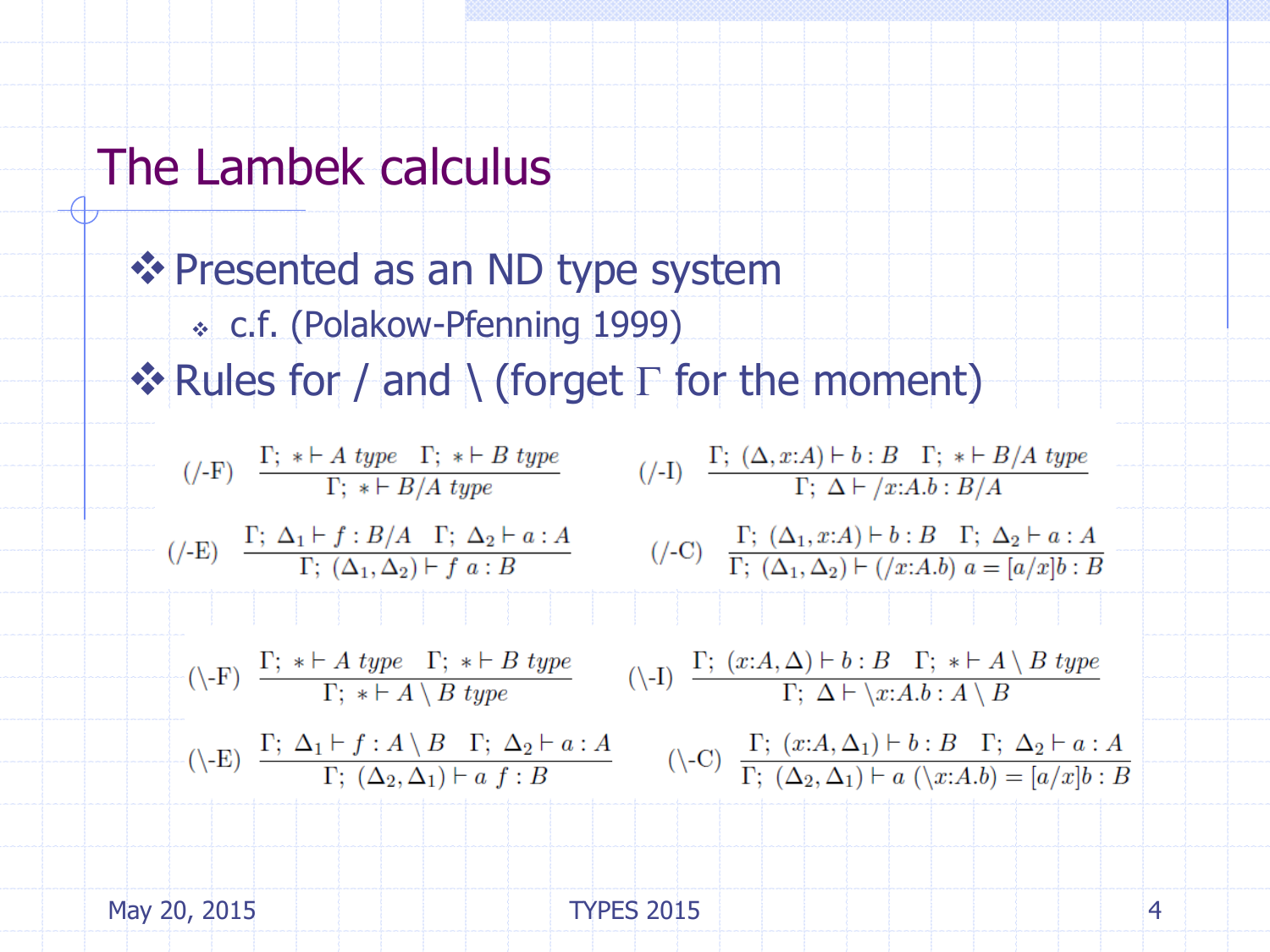### Lambek CG and Montague semantics: example

|  | John works hard. |  |
|--|------------------|--|
|  |                  |  |
|  |                  |  |
|  |                  |  |

|             |                              | Types in Lambek CG   Types in Montague sem        |
|-------------|------------------------------|---------------------------------------------------|
| <b>John</b> | e                            |                                                   |
| works       | $e \, \backslash \, s$       | $e \rightarrow t$                                 |
| hard        | $(e \mid s) \mid (e \mid s)$ | $(e \rightarrow t) \rightarrow (e \rightarrow t)$ |

Note: Phrases as terms (c.f., contextual strings)

- $\cdot$  Let  $\Gamma$  be John : e, works : e\s, hard : (e\s)\(e\s)
- $\cdot \Gamma$  John (works hard) : s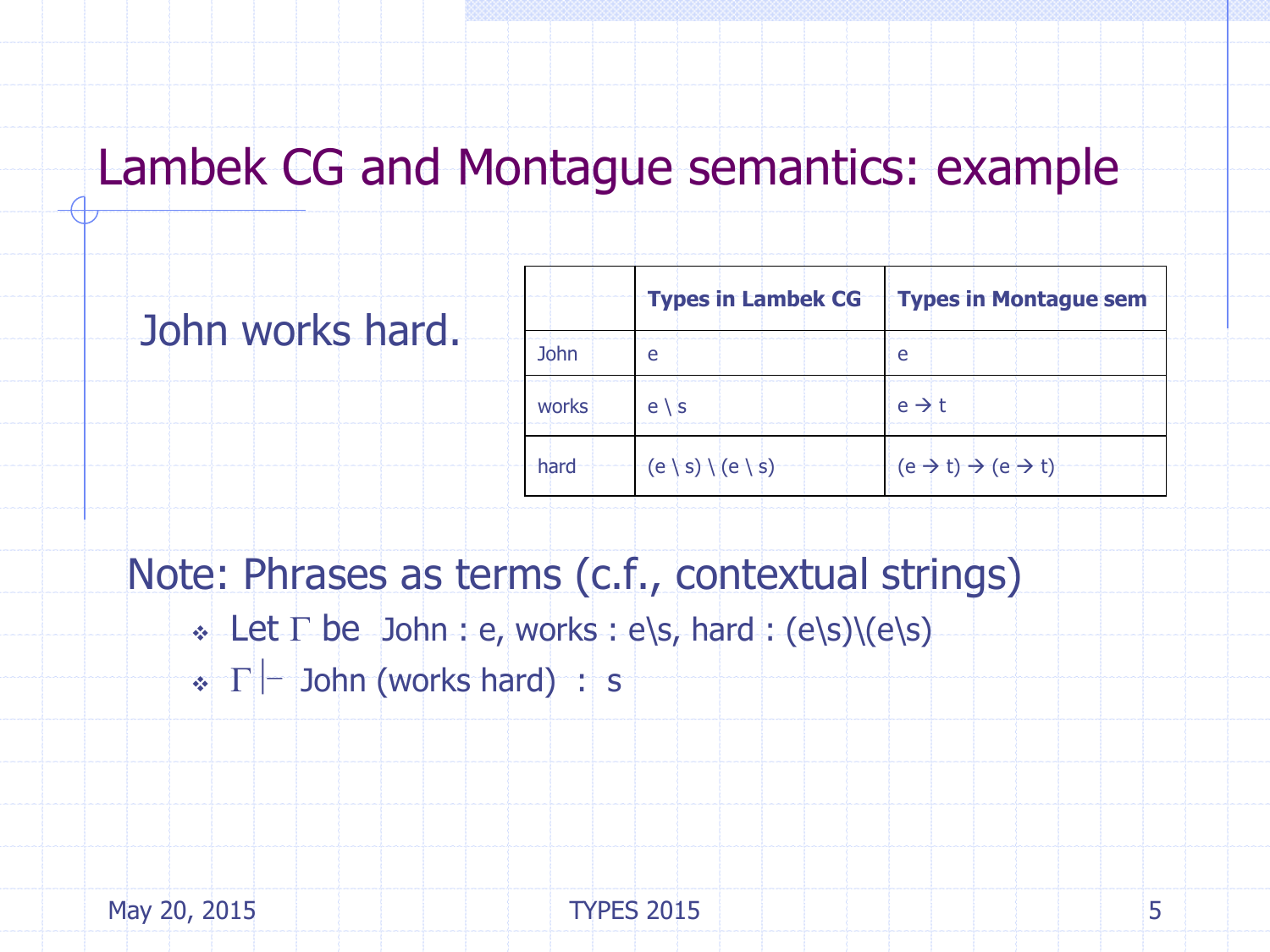## Semantics in Modern TTs (MTT-semantics)

### **❖ Examples of MTTs**

 $\cdot$  Martin-Löf's  $TT$ , Coq's CIC<sub>p</sub>, UTT, ... ...

### **❖ MTT-semantics of NLs**

- Early work (Ranta 1994)
- Recent development into a full-blown alternative to Montague semantics, with various advantages
- E.g., CNs as types and subtyping
- MTT-semantics: both model- and proof-theoretic
	- $\cdot$  Model-theoretic rich type structure with wide coverage
	- $\cdot$  Proof-theoretic inferential understanding and practical reasoning (eg, in Coq)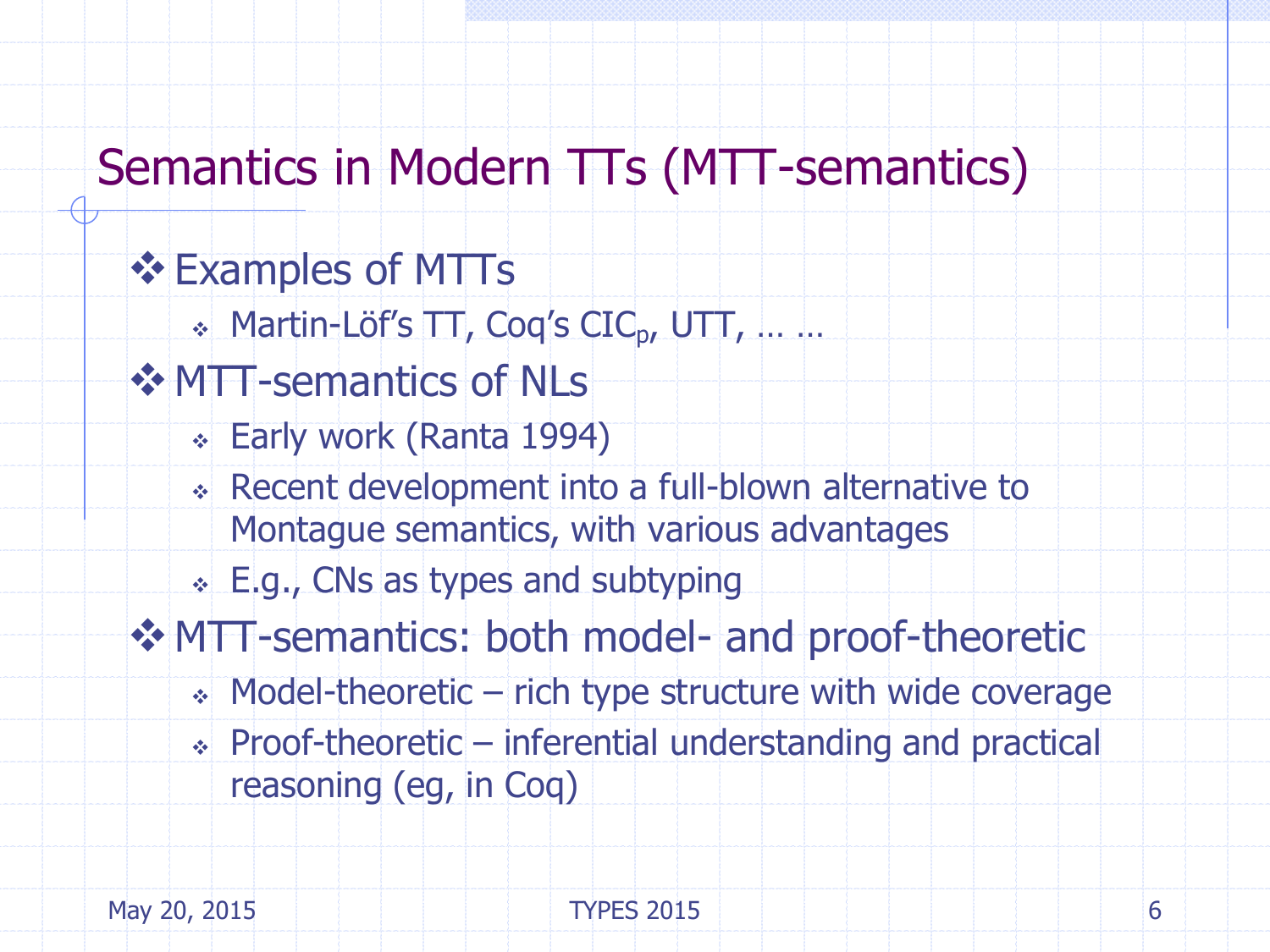### **❖ Question:**

 CG ---------- Montague semantics ??? ---------- MTT-semantics

Dependent types in resource sensitive calculi?

**❖ Motivation (among others)** 

Uniform basis for NL analysis

- automated syntactical analysis
- logical reasoning in proof assistants with MTT-semantics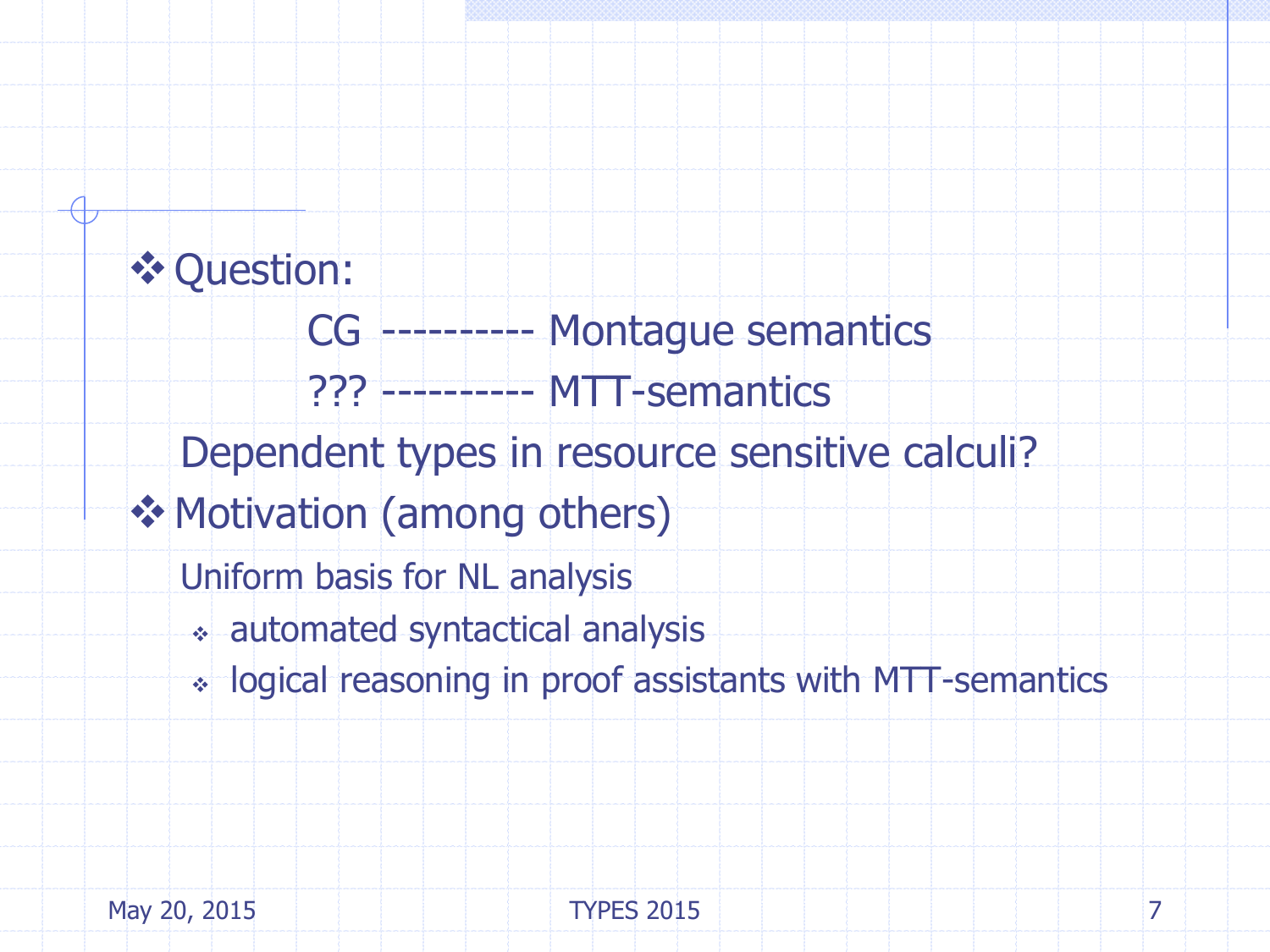### A Lambek calculus with dependent types

 $\div$  Extension of the Lambek calculus (recall  $\setminus$ , / and  $\bullet$ ) **❖ Add directed dependent types**  $\bullet$  Directed dependent product types  $\Pi'/\Pi'$  $\bullet$  Directed dependent sum types  $\Sigma$   $\mathcal{D}^{\circ}$ ❖ Add intuitionistic  $\Pi$  and  $\Sigma$  C.f. (de Groote et al. 2007)  $\cdot$  Arguments of  $\Pi$  in syntactic analysis are usually "omitted". Add universes S (of sentences) and CN (of common nouns).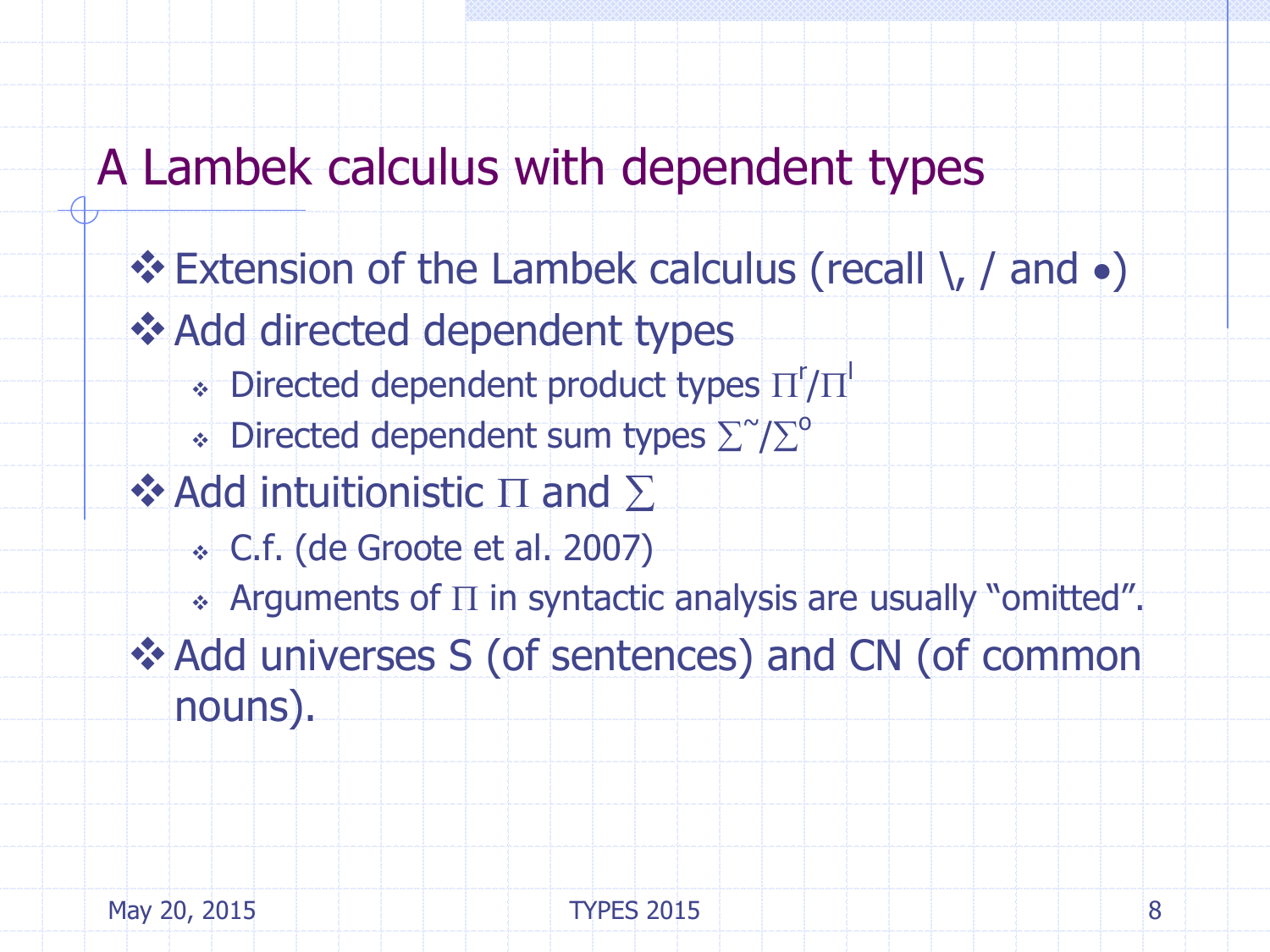### Resource sensitive dependent types

**❖ Previous work on linear TTs**  Linear LF (Pfenning et al. 2002) Recent work (Vákár 2015, Krishnaswami et al. 2015) Introducing dependent types into Lambek calculi Contexts with two parts:  $\Gamma$ ;  $\Delta$ intuitionistic context  $\Gamma$  and Lambek context  $\Delta$ . Judgements:  $\bullet$  Types :  $\Gamma$ ;  $\ast$  - A type  $\Gamma$ ;  $\ast$  - A = B  $\bullet$  Objects:  $\Gamma; \Delta \vdash a : A$   $\Gamma; \Delta \vdash a = b : A$ Note: Types are only dependent on intuitionistic variables in  $\Gamma$ .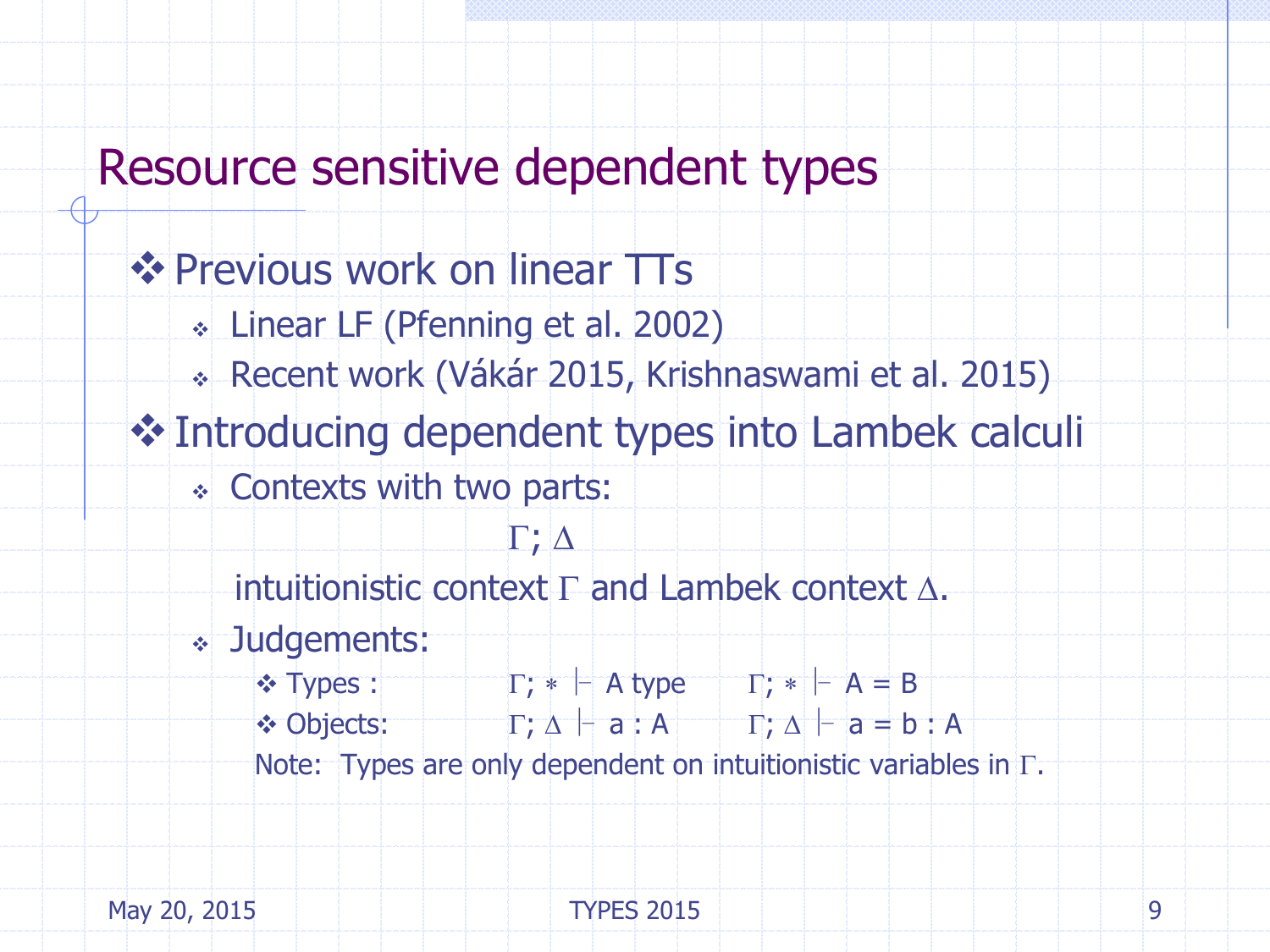# **Equality typing (conversion rule)**  $\Gamma; \Delta \vdash a : A \quad \Gamma; * \vdash A = B$  $\Gamma; \Delta \vdash a : B$ Variables  $\Gamma, x:A, \Gamma'; * valid \Gamma; y:A valid$  $\Gamma, x:A, \Gamma';$  \*  $\vdash x:A$   $\Gamma;$  y: A  $\vdash y:A$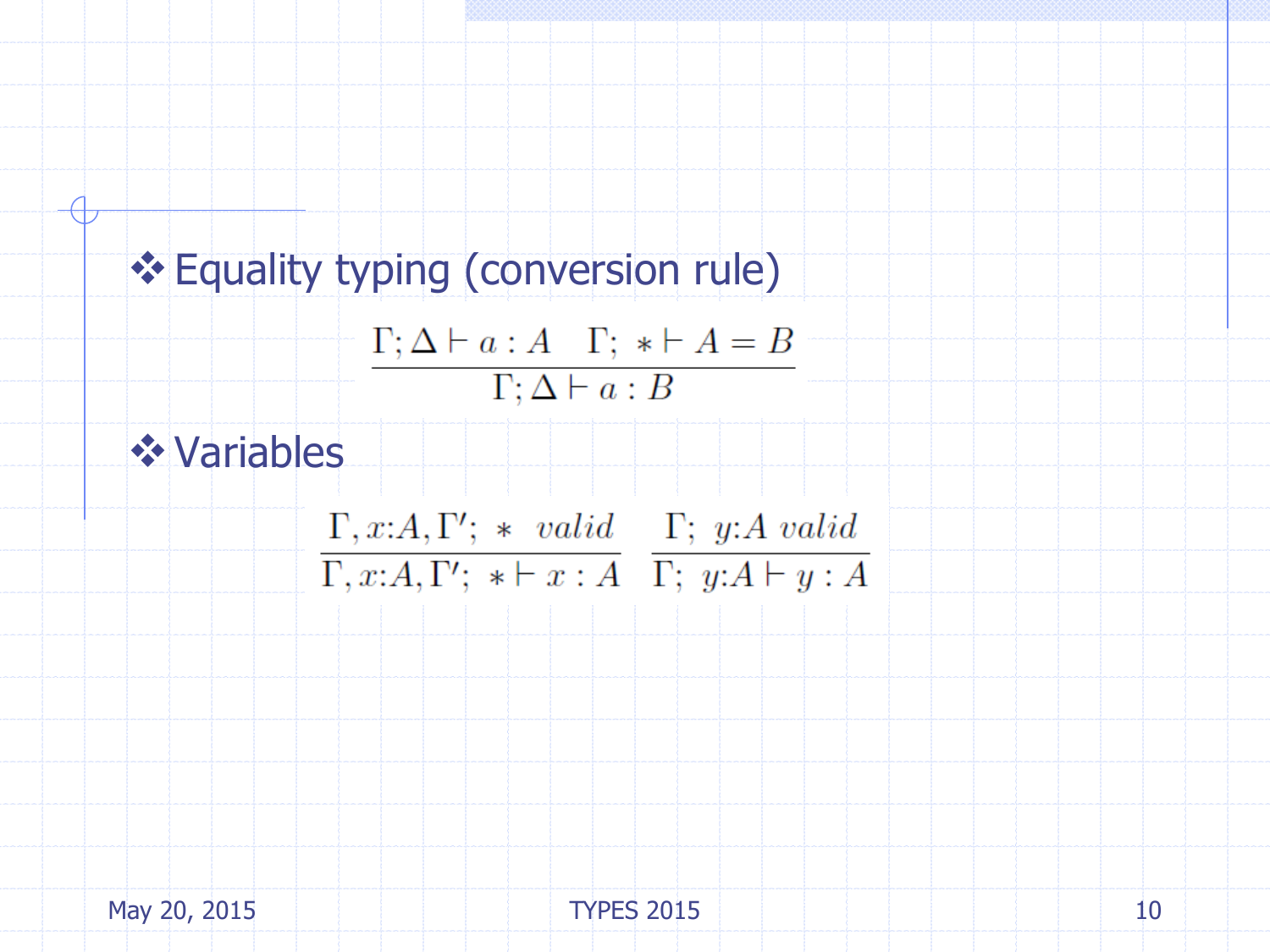# Directed dependent product types  $\Pi'/\Pi'$



May 20, 2015 11 TYPES 2015 11 11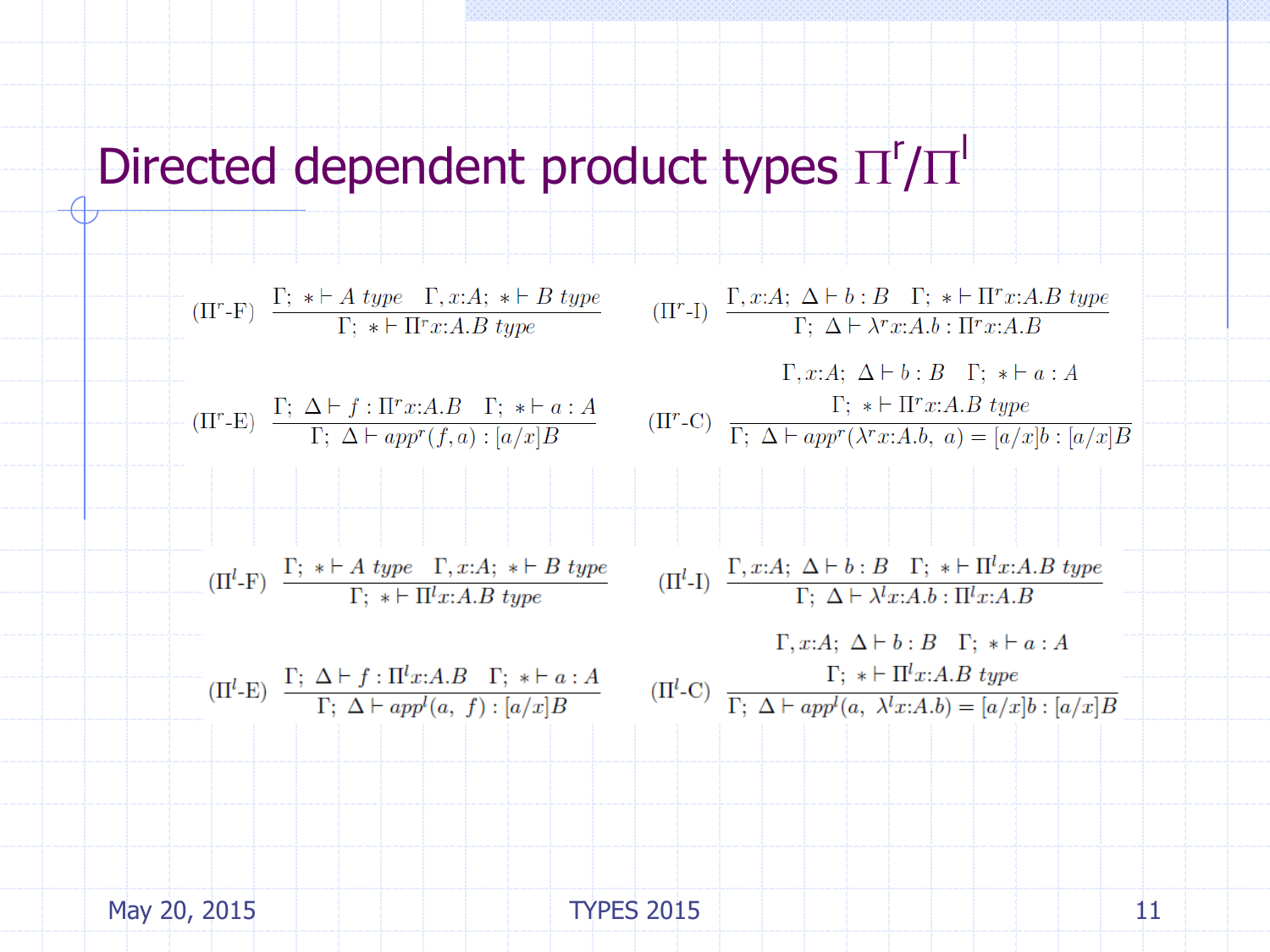# Directed dependent sum types  $\Sigma$ <sup>~</sup>/ $\Sigma$ <sup>o</sup>

$$
(\Sigma^{\sim} - F)
$$
\n
$$
\frac{\Gamma; * \vdash A \text{ type } \Gamma, x:A; * \vdash B \text{ type}}{\Gamma; * \vdash \Sigma^{\sim} x:A.B \text{ type}}
$$
\n
$$
(\Sigma^{\sim} - I)
$$
\n
$$
\frac{\Gamma; * \vdash a:A \Gamma; \Delta \vdash b: [a/x]B}{\Gamma; \Delta \vdash pair^{\sim}(b,a): \Sigma^{\sim} x:A.B}
$$
\n
$$
(\Sigma^{\sim} - E)
$$
\n
$$
\frac{\Gamma; \Delta \vdash p: \Sigma^{\sim} x:A.B \Gamma, x:A; \Delta', y:B \vdash e:C \Gamma; * \vdash C \text{ type}}{\Gamma; (\Delta, \Delta') \vdash \text{ let } pair^{\sim}(y,x) = p \text{ in } e : C} \quad (FV(\Delta) \cap FV(\Delta') = \emptyset)
$$
\n
$$
\Gamma; * \vdash a: A \Gamma; \Delta \vdash b: [a/x]B
$$
\n
$$
(\Sigma^{\sim} - C) \qquad \Gamma, x:A; \Delta', y:B \vdash e: C \Gamma; * \vdash C \text{ type}
$$
\n
$$
(\Sigma^{\sim} - C) \qquad \Gamma; (A, \Delta') \vdash \text{let } pair^{\sim}(y,x) = pair^{\sim}(b,a) \text{ in } e = [a/x, b/y]e : C \quad (FV(\Delta) \cap FV(\Delta') = \emptyset)
$$

(Note: Rules for  $\Sigma^{\circ}$  are symmetric and omitted.)

May 20, 2015 12 TYPES 2015 12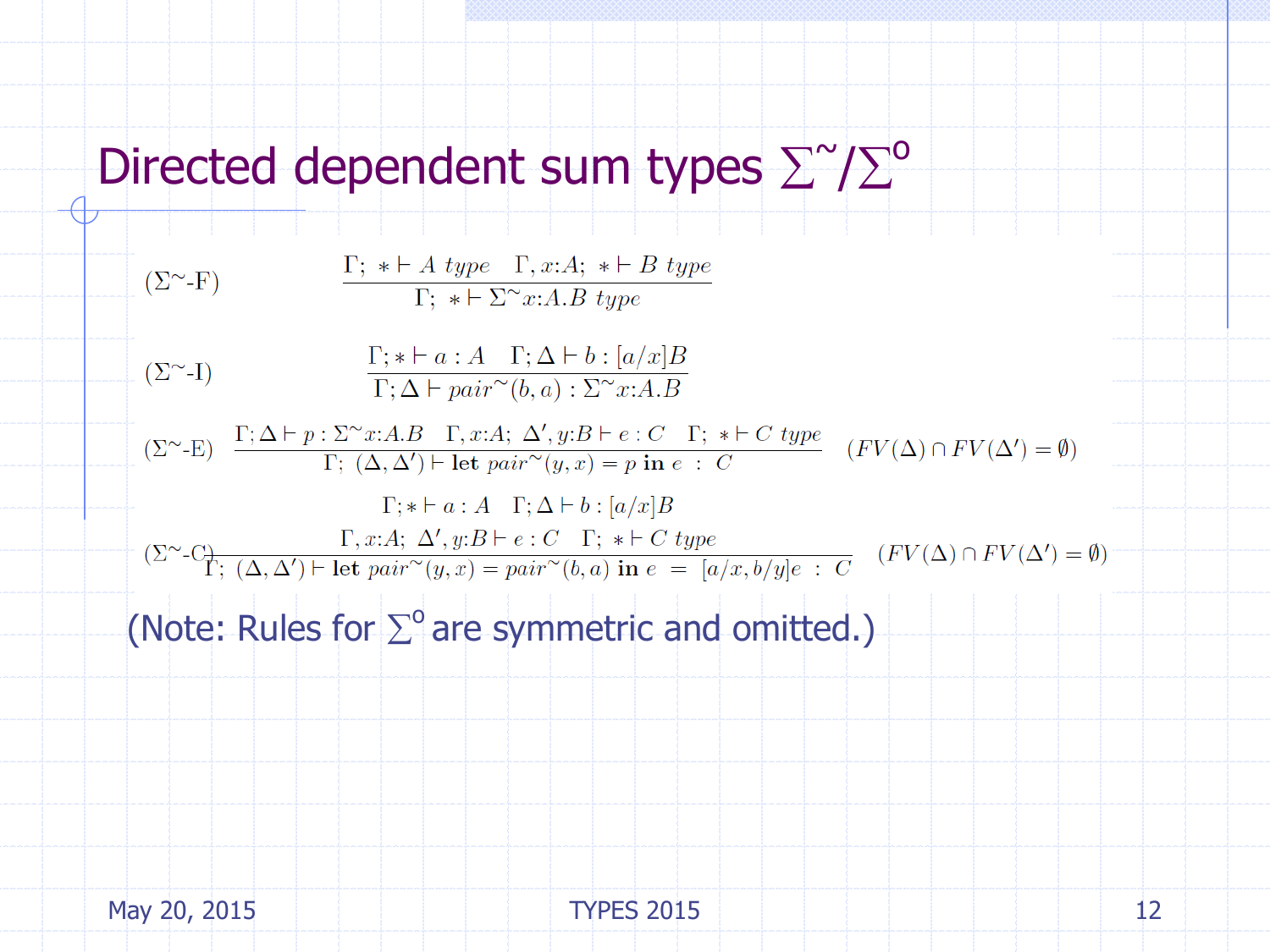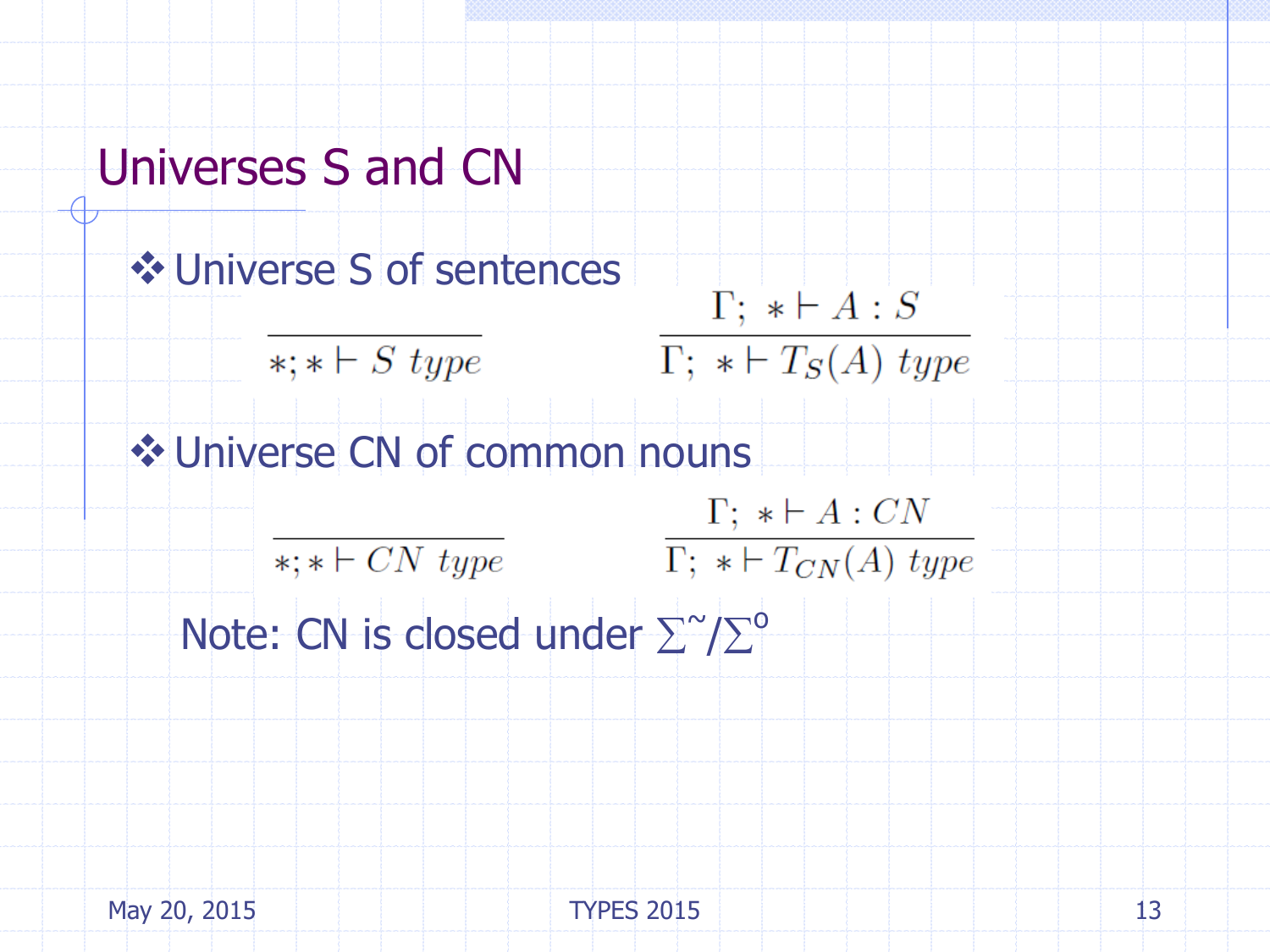## Examples of Lambek CG with dependent types

#### (1) John works hard.

|             | <b>Lambek CG with</b><br>dependent types | <b>MTT semantics</b>                                              |
|-------------|------------------------------------------|-------------------------------------------------------------------|
| <b>John</b> | Man $($ $\leq$ Human $)$                 | Man $($ $\leq$ Human $)$                                          |
| works       | Human $\setminus$ S                      | Human $\rightarrow$ Prop                                          |
| hard        | $\Pi A:CN. (A\ S)\ (A\ S)$               | $\Pi A:CN. (A \rightarrow Prop) \rightarrow (A \rightarrow Prop)$ |

John (works hard) : S [John works hard] : Prop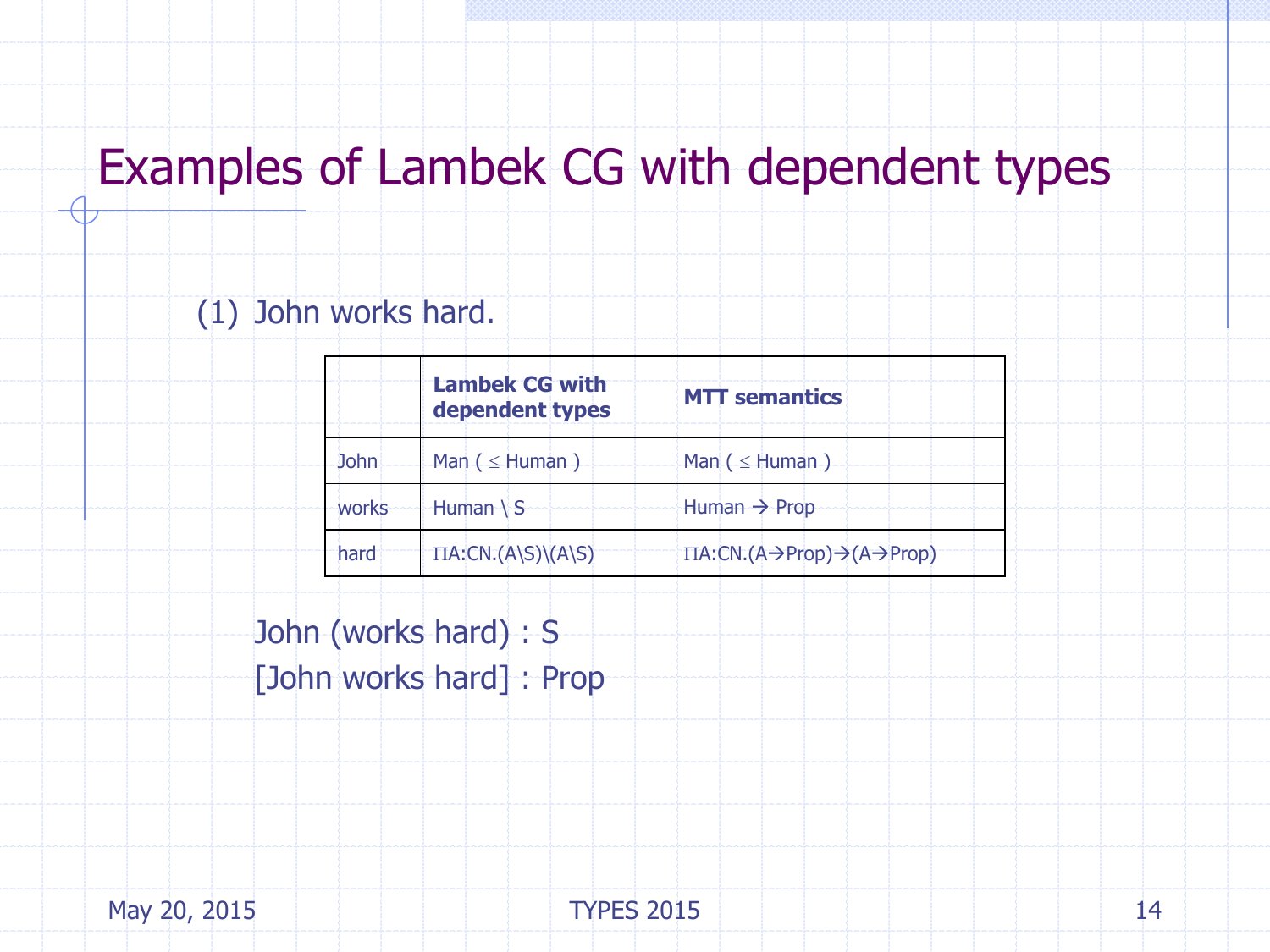# Examples (2)

### (2) Every student works.

|         | <b>Lambek CG with</b><br>dependent types | <b>MTT</b> semantics                                  |
|---------|------------------------------------------|-------------------------------------------------------|
| every   | $\Pi$ <sup>r</sup> A:CN. S / (A \ S)     | $\Pi$ A:CN. (A $\rightarrow$ Prop) $\rightarrow$ Prop |
| student | $CN$ (Student $\leq$ Human)              | $CN$ (Student $\leq$ Human)                           |
| works   | Human $\setminus$ S                      | Human $\rightarrow$ Prop                              |

app<sup>r</sup> (every, student) works : S [Every student works] : Prop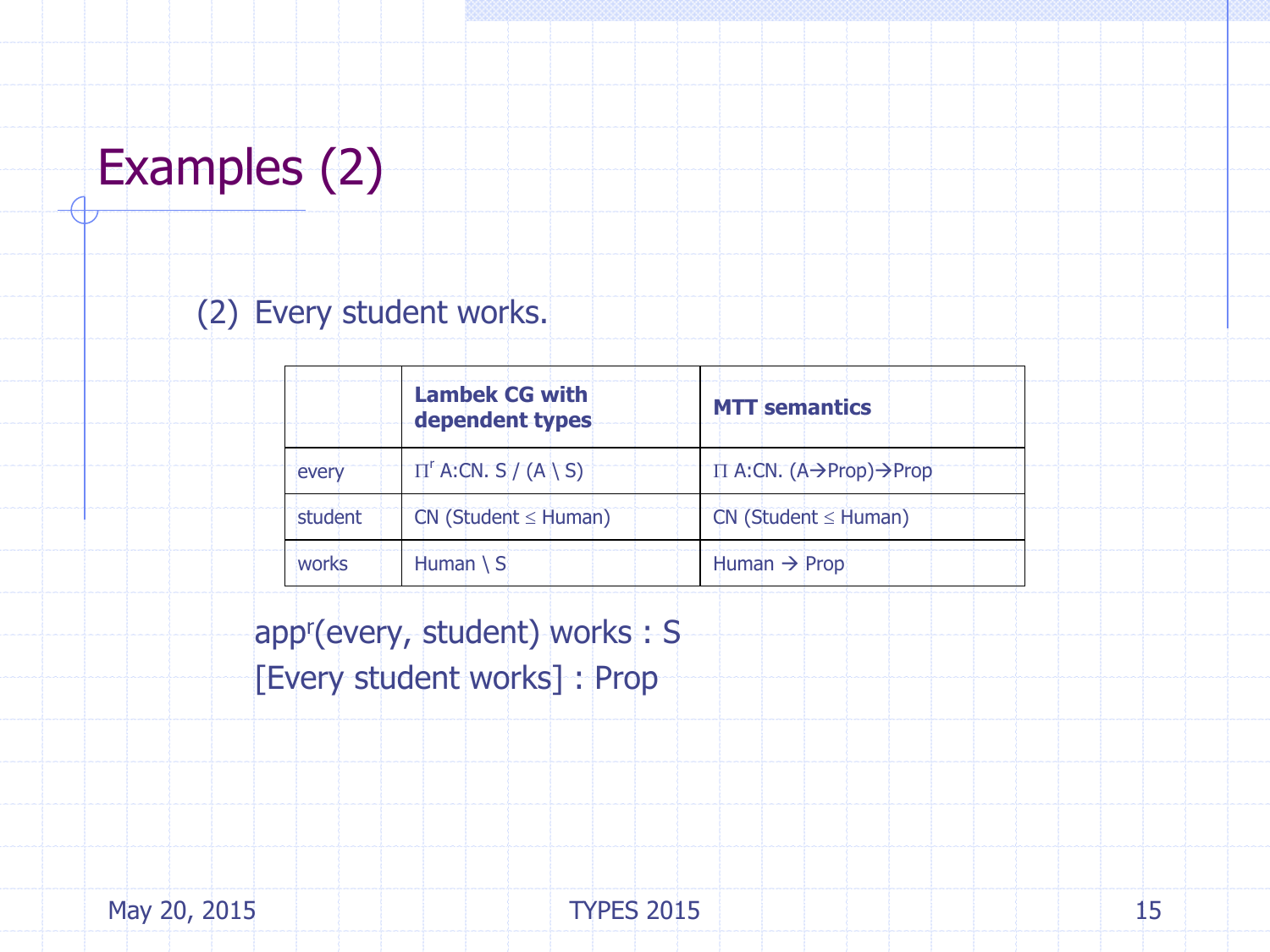# Examples (3)

### (3) diligent student

|                  | <b>Lambek CG with</b><br>dependent types | <b>MTT semantics</b>             |
|------------------|------------------------------------------|----------------------------------|
| diligent         | Human $\setminus$ S                      | Human $\rightarrow$ Prop         |
| student          | $CN$ (Student $\leq$ Human)              | $CN$ (Student $\leq$ Human)      |
| diligent student | $=\sum^{\sim}$ (student, diligent) : CN  | $= \sum (student,diligent)$ : CN |

Note:  $\sum^{\sim}$ (student, diligent) abbreviates  $\sum^{\sim}$ x: student. (x diligent).

diligent student =  $\sum^{\infty}$ (student,diligent) : CN [diligent student] =  $\Sigma$ (student,diligent) : CN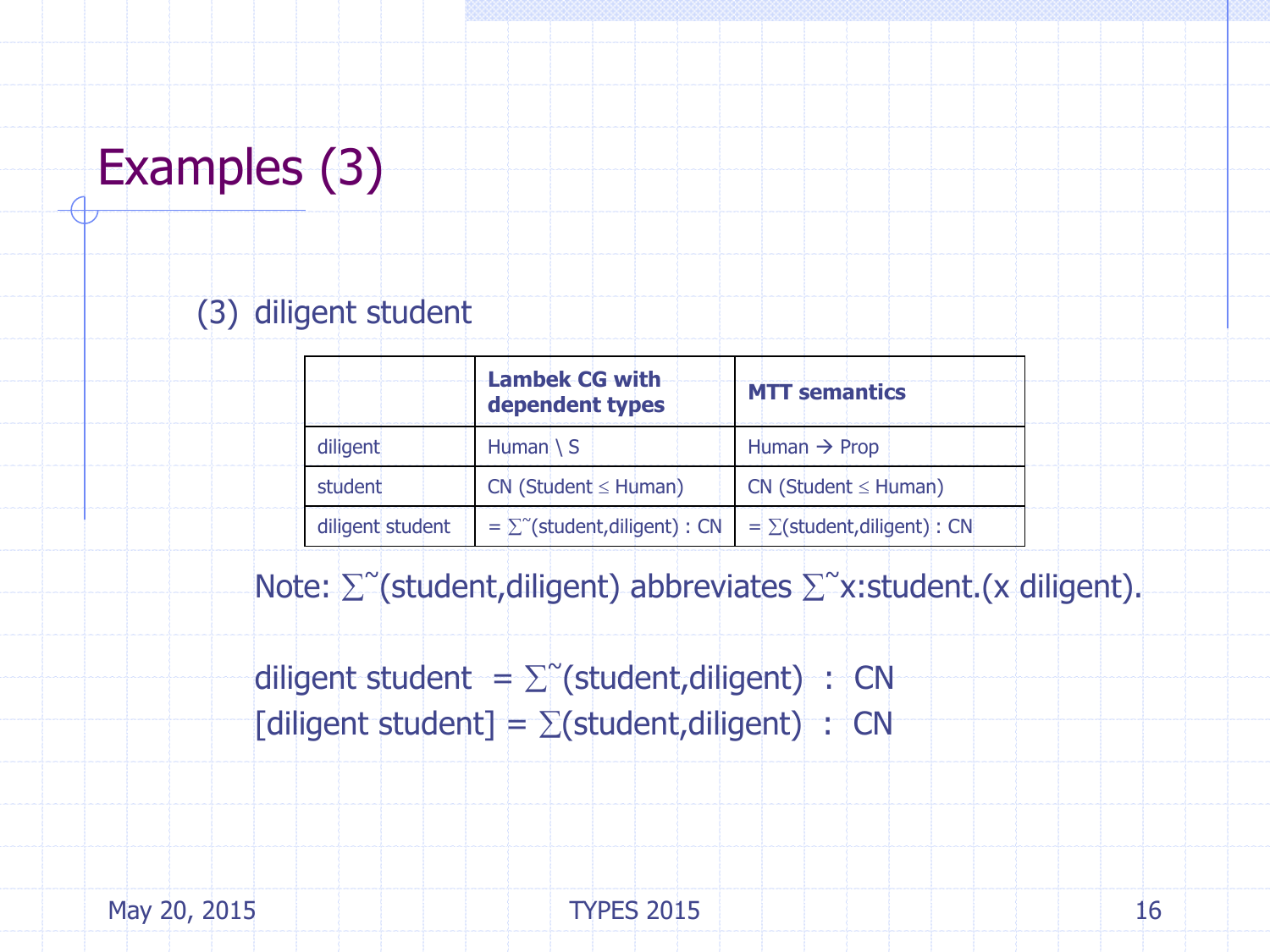### Future work

### **❖ Further development**

- CG based on Lambek dependent types
- Meta-theory (expected OK)
- Implementation (from syntactical analysis to semantics reasoning in proof assistants)
- ◆ More general studies on dependent types in resource sensitive frameworks
	- Types dependent on Lambek/linear variables?
	- What about universes Vakar's question?